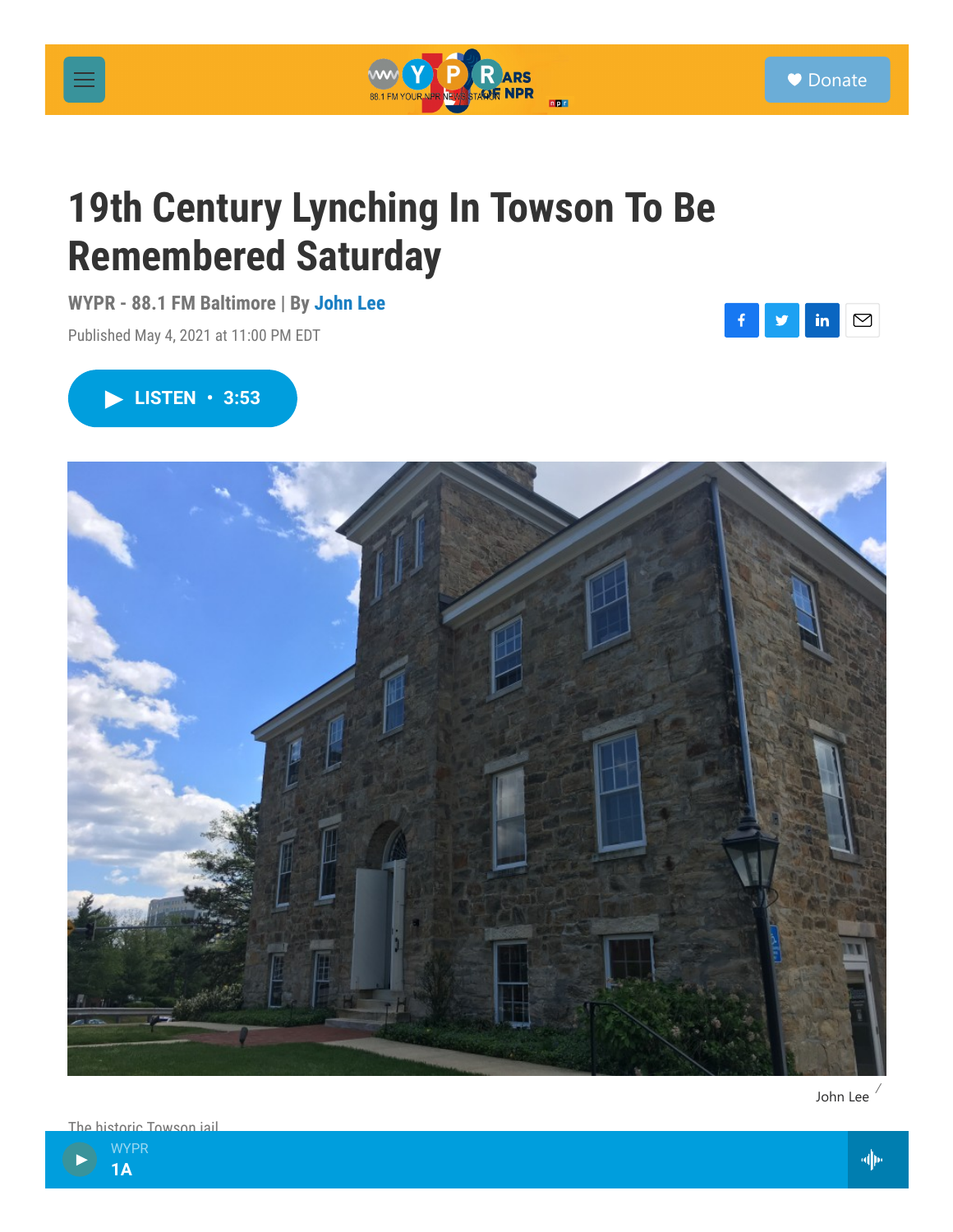

John Lee

A jail cell door that dates back to the 1850s is on display inside the historic Towson jail.

This weekend, a marker is being put on the site in Towson where Howard Cooper, a Black teenager was lynched in 1885. He was dragged out of the Towson jail by dozens of masked men and hanged from a nearby sycamore tree.

According to the Maryland Lynching Memorial Project, which is documenting lynchings that took place in the state, Cooper was one of at least 40 Black men lynched in Maryland between 1854 and 1933.

Organizers say it's important to remember the victims of lynchings to come to terms with the legacy of white supremacy in America.

Cooper was convicted by an all-white jury that deliberated for less than a minute of assaulting and raping Katie Gray, a young white woman. After losing one appeal,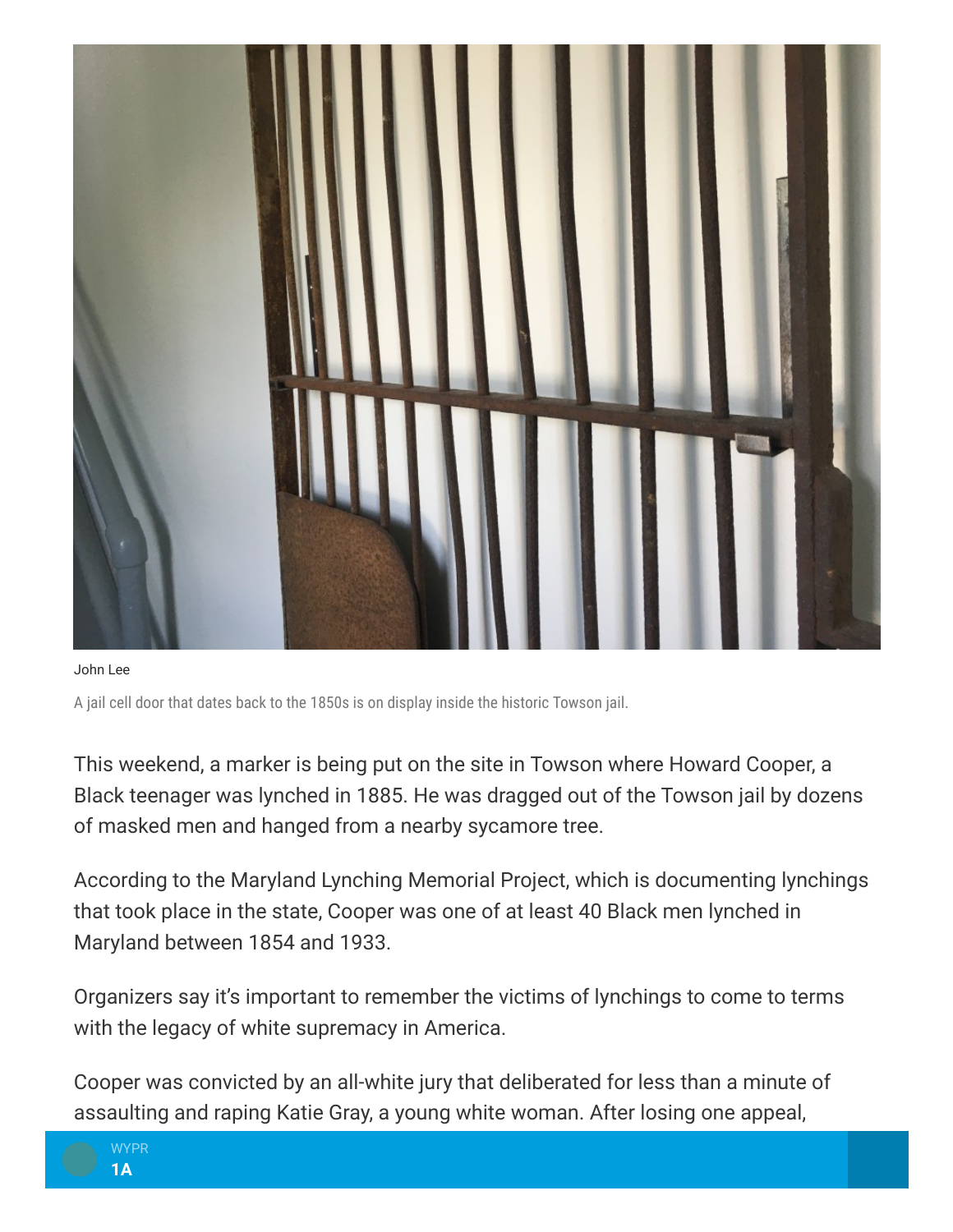Will Schwarz, president of the Maryland Lynching Memorial Project, said people were angry about the appeal.

"They didn't want to risk that he would get out of it," Schwarz said.

He said 40 to 75 masked men began gathering the night of Sunday, July 12, 1885.

"But they waited until after midnight because they didn't want to lynch anyone on a Sunday," Schwarz said.

They used a flagpole as a battering ram to break down the Towson jail's door. According to a New York Times article the following day about the lynching, the mob used a crowbar to break into Cooper's cell. After hanging him, the mob left his body on display until midday for all to see. Once he was taken down, portions of the rope were handed out as souvenirs.

But Howard Cooper was not the only victim that night.

Jennifer Liles, an historian who is digging into records to find clues about his mother, says she wants the woman's "name to be known."

"She was Henrietta Cooper."

Liles says she can find no record of Henrietta Cooper before 1870, which means she was "probably enslaved."

Henrietta's husband and another son had died before Howard's murder. She lived near the jail and accounts at the time said she heard the mob go by and surmised they were going to lynch her son.

News reports at the time said Howard was in his early 20s. Liles said her research shows he was 15.

Liles said, "He didn't look out and see somebody he loved, to feel that connection of like, 'I'm scared.' He looked out at a mob of people who hated him. And that was the last thing he saw. And I imagine what he wanted to see was his mom. And what she wanted to be was there for him."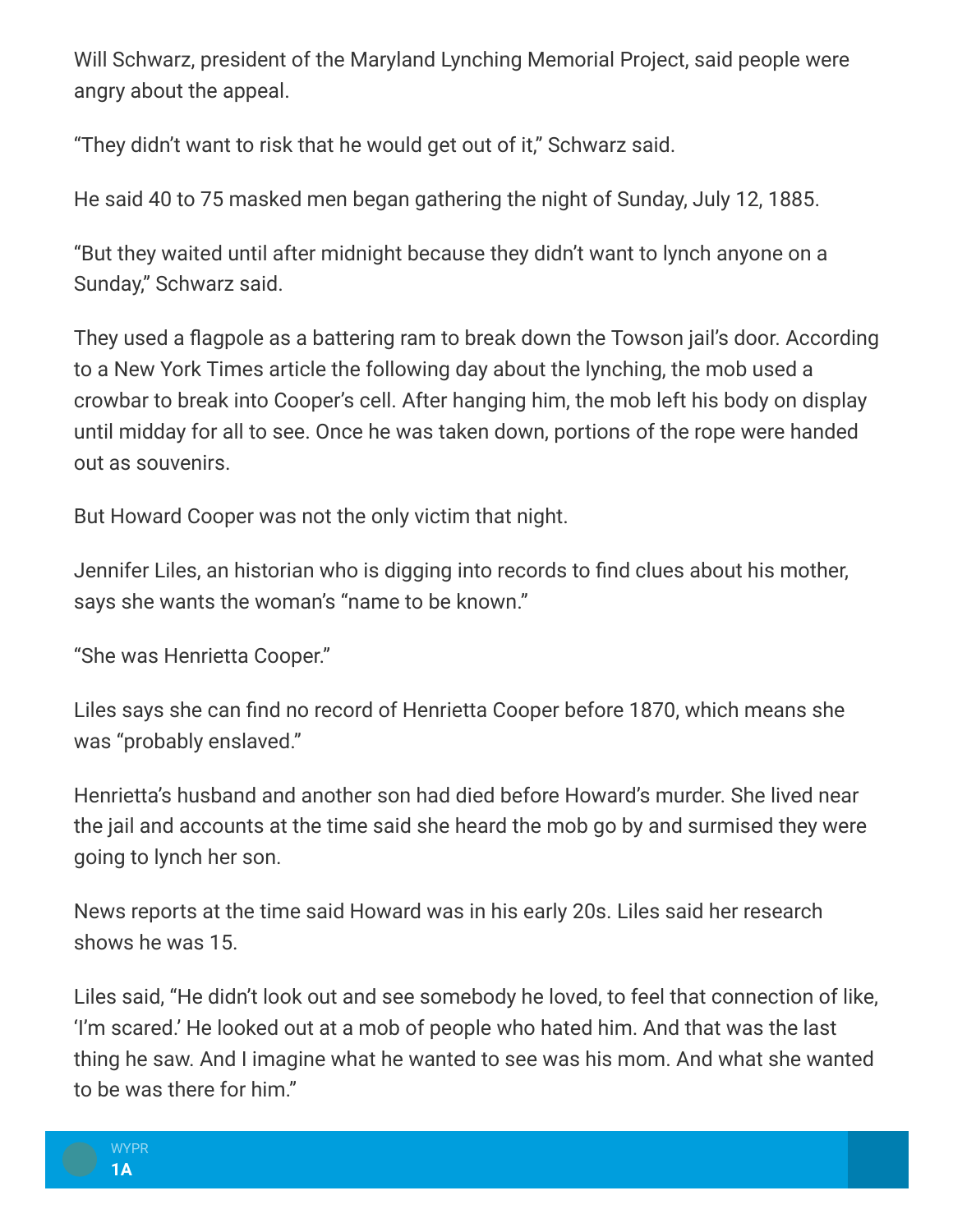Henrietta Cooper collected her son's body after it was over. He is buried in an unmarked grave.

The old Towson jail still stands at the intersection of Bosley Avenue and Towsontown Boulevard.

Tony Azola, an owner of Azola Building Rehab, said Baltimore County was going to mothball the building until his company and the county reached an agreement. The county retains ownership but gave his company a 100-year lease.

The company reopened it as an office building in 2010 following a major renovation.

Azola said the exterior walls of the jail date back to 1854, but little remained inside the building from the time Howard Cooper was held there. He said the county rebuilt the interior in 1904.

"They really ripped out everything," Azola said. "Literally just the stone walls were left. Everything else was gutted."

Azola supports the effort to shed light on what happened to Howard Cooper.

"Good or bad, history has to be told and it's a good thing for people to understand that's one of the things that happened here," Azola said.

Troy Williams, Baltimore County's Chief Diversity and Inclusion Officer, also heads a county commission examining how to make policing more equitable and accountable. He said telling Howard Cooper's story relates to that.

"We want to make sure that we don't have unfortunate, tragic, state-sponsored issues like this moving forward," Williams said.

Schwarz, of the Maryland Lynching Memorial Project, said the legacy of lynchings is felt today, from the murders of Black men by police, to the disproportionate numbers of Black people who die from COVID-19.

"These are all manifestations of, I believe, of 400 years of white supremacy," Schwarz said.